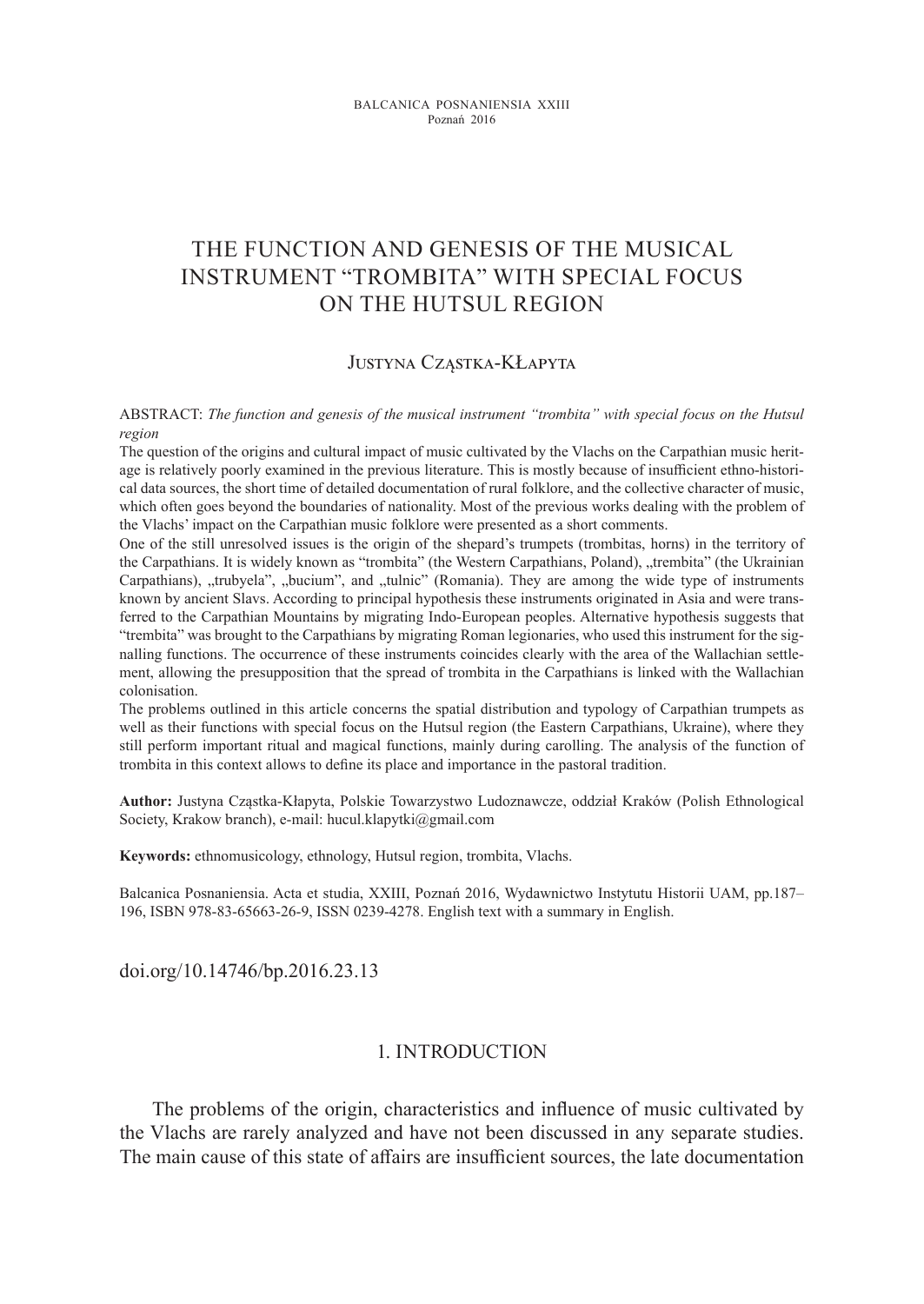period of the rural folklore, the common and shared character of musical phenomena that often goes beyond the boundaries of nationality. Most references to the Vlach influence in the music of the Carpathian Mountains and its characteristics<sup>1</sup> were mentioned in studies of various (specialist or popular). Several works involving cultural areas of the Western and Eastern Carpathians (Poland, Ukraine, Slovakia, Romania) should be mentioned here. They are written by Włodzimierz Kotoński (1953, 1954)<sup>2</sup>, Adolf Chybiński (1961)<sup>3</sup>, Aurelia Domaradzka-Barbier (2001)<sup>4</sup> and Jozef Kresánek  $(1997)^5$ . The problem of the influence of Vlach-Ruthenian music of the Carpathians (including instruments, scales, song melodies) was undertaken by the author of this article with particular emphasis on the musical culture of the Ruthenians from Ostrunia  $(2008)^6$ .

The musical instruments are most profoundly analyzed part of the musical folklore of the Carpathians. However, most of these works emphasize the organological issues (history, structure, ownership of the instrument), and ignore the the role of musical instruments in the material and spiritual culture.. The musical instrument used most frequently by the mountain, shepherd community of the Vlach origin is called *trombita*. The question of the precise function and appearance of this instrument on the territory of the Carpathians remains unsolved. Research devoted to *trombita* was conducted by such Romanian, Polish and Slovak scholars as Aleksandru Tiberiu (1980)<sup>7</sup>, Ion Chelcea (1989)<sup>8</sup>, Adolf Chybiński<sup>9</sup>, Alojzy Kopoczek<sup>10</sup>, Alicja Elscheková<sup>11</sup>, Oskar Elschek<sup>12</sup> and a Ukrainian researcher Bogdan Jaremko<sup>13</sup>. A Russian researcher Ihor Macijewski investigated on the example of *trembita* from Hutsul region and focused

<sup>&</sup>lt;sup>1</sup> The regions where the Vlachs live (Greece, Macedonia, Albania, Romania). However, the problem of the advancement research on the musical culture of these regions requires a deeper analysis.

<sup>&</sup>lt;sup>2</sup> W. Kotoński, *Uwagi o muzyce Podhala* "Muzyka", 1953, vol. 5–12. W. Kotoński, *Uwagi o muzyce Podhala.* "Muzyka", 1954, 5-6.

<sup>3</sup> A. Chybiński, *O Polskiej muzyce ludowej*, Warszawa 1961.

<sup>4</sup> A.Domaradzka-Barbier, *Praktyka muzyczna górali śląskich: analiza śpiewów beskidzkich i próba wyodrębnienia modelu struktury melodycznej*, "Muzyka" 2001, no 3, p. 51–67.

<sup>5</sup> J. Kresánek, *Slovenská ľudová pieseň zo stanoviska hudobného,* Bratislava 1997.

<sup>6</sup> J. Cząstka-Kłapyta, *Wpływy wołoskie w folklorze muzycznym Karpat ze szczególnym uwzględnieniem rusińskiej wsi Ostrunia – przyczynek do rozważań*, in: *Wołoskie Dziedzictwo Karpat*, Czeski Cieszyn 2008.

<sup>7</sup> A. Tiberiu, *Romanian Folk Music*, Bucharest 1980.

<sup>8</sup> T. Alexandru, *Romanian folk music*, Musical publishing house, Bucharest 1980; I. Chelcea, *Consideraţii etnografice cu privire la bucium, tulnic şi trâmbita*, "Revista de Etnografie şi Folclor", 1989, vol. 34–1, p. 59–65; *Tradicijska Narodna Glazbala Jugoslavije*, uredio J. Bezić, M. Gavazzi, M. Jakelić, P. Mihanović, Zagreb 1975.

<sup>9</sup> A. Chybiński*, O Polskiej muzyce ludowej,* Warszawa 1961.

<sup>10</sup> A. Kopoczek, *Ludowe instrumenty muzyczne polskiego obszaru karpackiego*, Rzeszów 1996.

<sup>11</sup> A. Elscheková, *Stratigraphische Probleme der Volksmusik in den Karpaten und auf dem Balkan*, Bratislva 1981.

<sup>12</sup> O. Elschek, *Slovenské l'udové pištály a d'alšie aerofony*, Bratislava 1991.

<sup>13</sup> Б. Яремко, *Трембита как феномен древней гуцульской традиционной культуры, Вопросы инструментоведения, вып*. 5, ч. 1, ред. Г. И. Благодатов, Санкт-Петербург 2004, p. 69–74.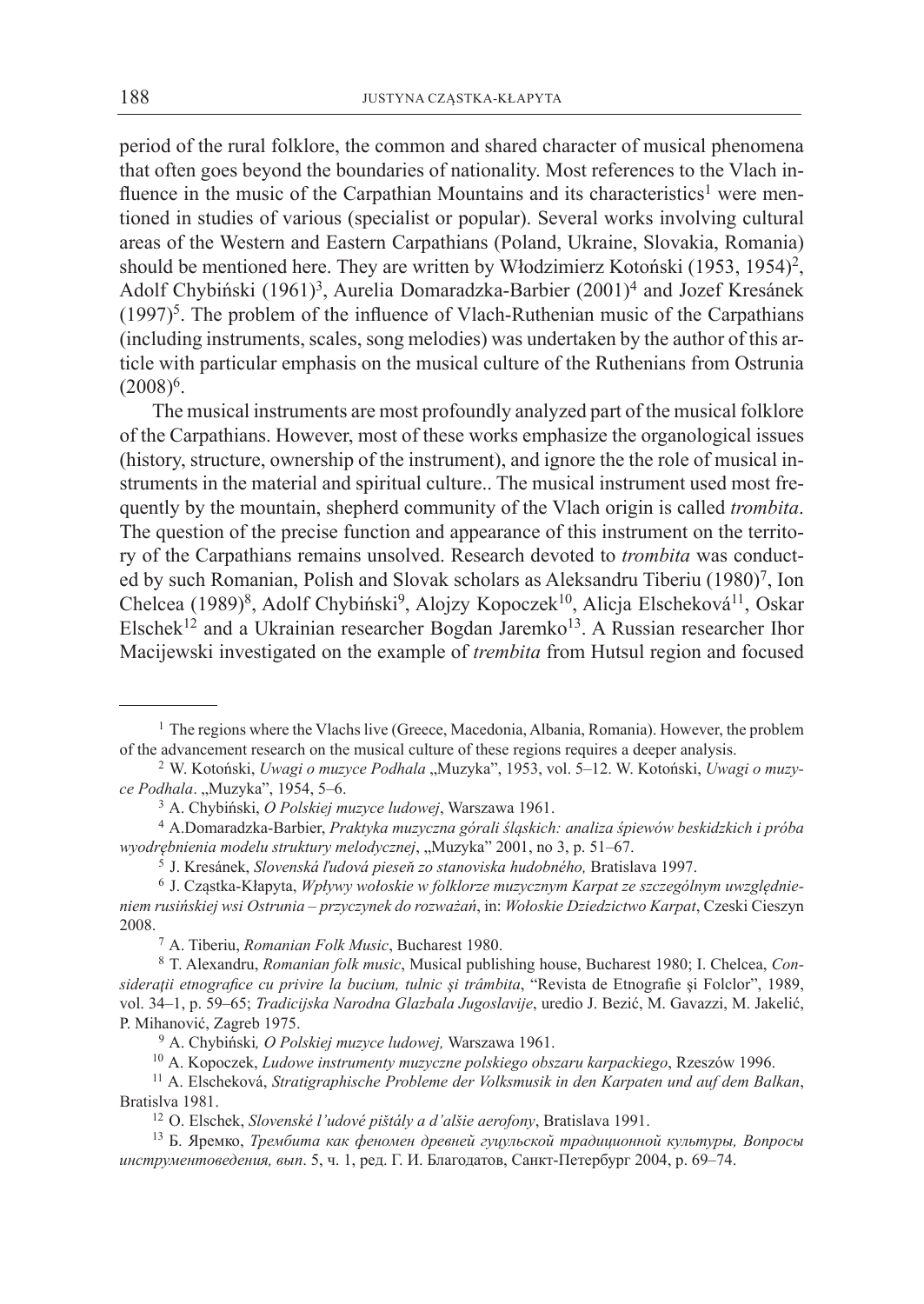on the questions related to semantic system of the sonic codes<sup>14</sup>. Issues related to the musical and cultural function of *trembita*<sup>15</sup> during the carolling in the Hutsul region was studied by Justyna Cząstka-Kłapyta<sup>16</sup>. The conclusions presented in the article derived from these studies<sup>17</sup>will be the basis for determining the overall cultural function of trembita.

The beginning of the disappearance of the musical shepherd culture in the Carpathian Mountains began at the end of the 19th century, when pastoral economy started to decline<sup>18</sup>. At the same time the ability to understand the old magical and communication functions of many musical instruments (i.e. *trombita*), songs and dances decreased19. Therefore, in this article, emphasis will be put on the Hutsul region (Ukraine, Eastern Carpathians), where the ritual and magical function of *trembita* survived. Even though trombita is not in use any more during pasturage, itstill fulfills ceremonial functions as an instrument which accompanies funeral rites and Christmas carolling.

#### 2. Genesis

*Trombitas* belong to instruments known in the culture of the Slavs which for centuries used many pipe-shaped aerophones (wind instruments). This fact is proven by archaeological findings, as well as by different kinds of trumpets made of wood or bark, widespread among the Slavic peoples. However, *trembita* varieties found in the Carpathians differ greatly in design from other similar varieties of instruments (e.g.: *ligawka –* a kind of a wooden horn*, bazuna* – Kashubian alphorn), which might indicate their separate origins. The existence of aerophones among the Slavs is also proven by the analysis of the lexical names of these instruments: *duda, piščal, sopělb, svirélb, troba* i *rogi*20*.* However, aside from the issue of the origins of these instruments, they were used by the vast majority of pastoral peoples, also of non-Slavic origin. Long wooden trumpets<sup>21</sup>, which differed from the construction of the Carpathian ones, were also found outside the Slavic world, in the areas inhabited by the Volga

<sup>14</sup> І. Мацієвський, *Музичні інструменти гуцулів,* ред. Й. Д. Колесник, Винниця 2012, pp. 463.

<sup>&</sup>lt;sup>15</sup> *Trembita* – the name of the instrument functioning among the Hutsuls.

<sup>16</sup> J. Cząstka-Kłapyta, *Kolędowanie na Huculszczyźnie*, Kraków 2014, pp. 560.

<sup>&</sup>lt;sup>17</sup> The research was carried out in 2008–2011 in the villages: Bereżnica, Bukowiec, Kryvorivnia, Jasieniowa, Zamagura, Krasnoila, Hołowy, Verkhovyna and Ilci.

<sup>18</sup> J. Cząstka-Kłapyta, *Muzyczna Kultura Pasterska*, in: *Pasterstwo w Karpatach. Tradycja i Współczesność,* M. Kiereś, B. Rosiek et al. (ed.), Warszawa 2013, p. 57

<sup>19</sup> L. Leng, *Zur Klassifikation der aerophonen Muikinstrumente im Gebiet der Karpaten und des Balkans*, in: *Stratigraphische probleme.*, p. 259.

<sup>20</sup> W. Boryś, *Kultura muzyczna dawnych Słowian w świetle słownictwa ,*in: *Dzieje Słowian w świetle leksyki*. Red. J. Rusek, W. Boryś, L. Bednarczuk, Kraków 2002, p. 87.

<sup>&</sup>lt;sup>21</sup> The name is not encountered in the Hutsul region . It belongs to the general Slavic words of foreign origin, which were used for similar instruments; K. Moszyński, *Kultura Ludowa Słowian,* cz. II, Warszawa 1968, p. 582.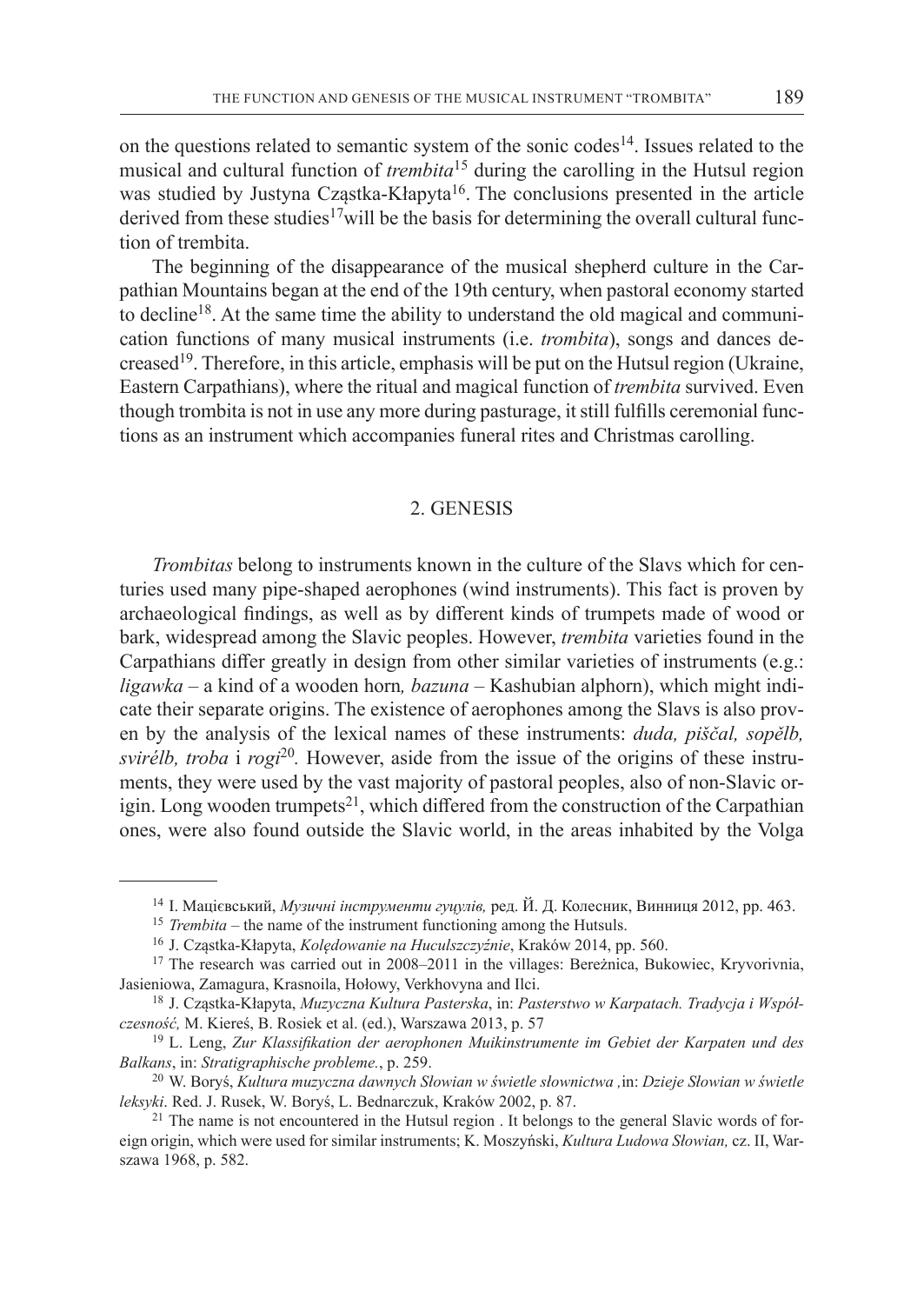Finns (Cheremis), as well as in Latvia, Lithuania, Germany, Scandinavia, Scotland, and in the area of the Pyrenees and the  $Alps^{22}$ .

It is difficult to determine today the ways in which this instrument penetrated the Carpathians, but probably it was already known before the arrival of the Vlach shepherds<sup>23</sup>. There is a hypothesis that *trembita* got into Europe from Asia via migrating Indo-European peoples. The modern range of the occurrence of the instruments which resemble *trombita* reaches in Asia the territories on the Amur River and northern India<sup>24</sup>. *Trembita* could arrive in the Carpathian Mountains via the Imperial Roman army, which used this instrument for signaling. It is also possible that the Dacians, whose culture could be marked by the Roman influence, played an important role in the transfer of the instrument. In ancient Rome a very similar type of instrument – *buccina –* was used for war purposes. A similar name – *bucium*<sup>25</sup> – has been attributed to the Romanian variant of *trombita*. The area of the occurrence of this instrument coincides clearly with the range of the Vlach colonization, which allows one to assume that the Vlachs played an important role in the dissemination of *trombita* throughout the Carpathians. It is also possible that the oldest core not only of the Hutsul, but the entire Carpathian, and even beyond the Carpathian tradition of playing this instrument and other aerofons originates from the pastoral tradition – the Vlach one or of the older origin. Similar ways of using trombita and its varieties do not find their counterparts outside the mountain regions of Poland, Ukraine, Romania, Bulgaria, Slovakia, Hungary, Slovenia, Scandinavia and the Balkans<sup>26</sup>.

## 3. The characteristics of the instrument

*Trembita* belongs to aerophones (wind instruments), originally wooden, but later also metal ones. Aerophones occupy an important place in the musical culture of the Balkans and Carpathians. However, compared with the Balkan tradition, it was in the Carpathians where they were the dominant group of instruments<sup>27</sup>. *Trembita* is an instrument widely used throughout the whole of the Carpathians. It functions under different names: in Poland and Slovakia under the name *trembita*, in the Silesian Beskid as *sałaska* trumpet, in Moravian Wallachia as *salašovka*28 or *hlasnica*29: *trambita* (Bucovina), *tranghita* (Maramures, Oas), *bucium, tulnic* (Apuseni Moutians). In

<sup>22</sup> K. Moszyński, *op.cit*, p. 589.

<sup>23</sup> A. Chybiński, *op.cit, p.* 344.

<sup>24</sup> Ibidem.

<sup>25</sup> L. Winniczuk, *Ludzie, zwyczaje i obyczaje starożytnej Grecji i Rzymu*, Warszawa 2004.

<sup>26</sup> http://www.eliznik.org.uk/RomaniaMusic/bucium.htm: Eliznik, *Bucium,* [accessed on 4.11.2016].

<sup>27</sup> L. Leng, *Zur Klassifikation der aerophonen Muikinstrumente im Gebiet der Karpaten und des Balkans*, in: *Stratigraphische probleme der Volksmusik in den Karpaten und auf dem Balka*n, Bratislva 1981, p. 259.

<sup>28</sup> L. Kunz, *Nástroje lidové hudby v Ćechách, na Moravĕ a ve Slezsku*, vol. 4, Rožnov 2010, p. 697.

<sup>29</sup> L. Kunz, *Nástroje lidové hudby v Ćechách, na Moravĕ a ve Slezsku*, vol. 2, Rožnov 2009, p. 367.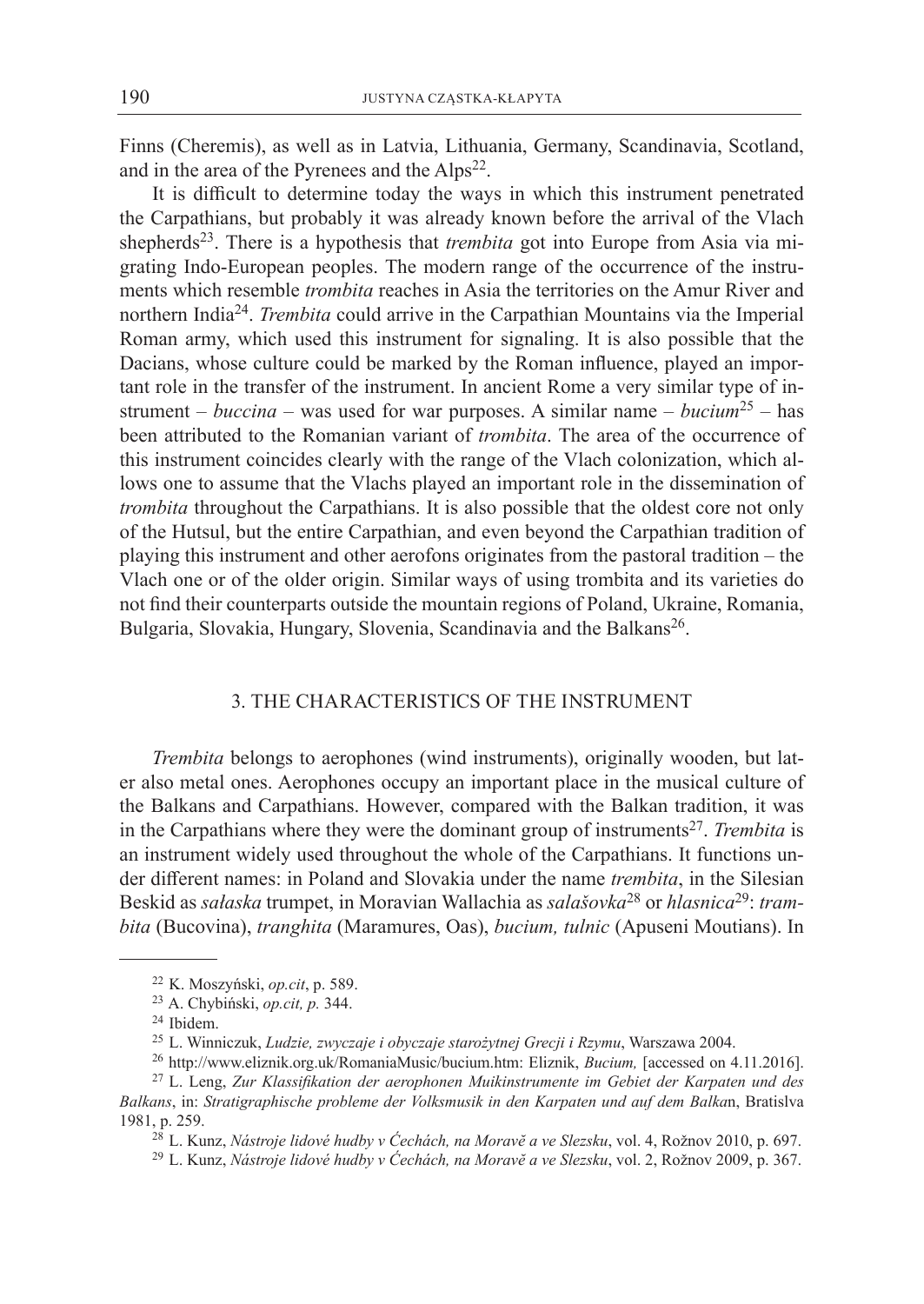Serbia and Croatia it is known under the name of *bušen* (Serbia), or *trubyela, trombita*<sup>30</sup>. Its variants also appear outside the Carpathians, in Lithuania (*truba*) or in the mountainous regions of Scandinavia *(luur)* and Switzerland (*Alphorn*)<sup>31</sup>.

This instrument is made of two wooden halves made of spruce severed in the length of the instrument and glued with boiled resin. In the Hutsul region *trembita* was usually made of wood from the trees injured by lightning (*hromovytsia*) <sup>32</sup>. Two halves made of wood form a narrow conical tube, expanding gradually from the lower to the upper outlet. Its length can range from 1.5 to 4 meters. The *trombita* made by highlanders from Beskid Śląski and the Boyko region in Ukraine reach the most impressive sizes). In turn the *trombitas* from Podhale and Limanowa and Piwniczna (Poland) are the shorter ones. *Trombitas* length of 1–2 meters are common over the entire Slovakia <sup>33</sup>. The lighter *trembita* of 3 or 5 meter long comes from the Hutsul region; it can be hold by one person, while the *trombitas* from Beskid Zachodni must be hold by two. *Trombita*, as well as other pastoral instruments, could be played only by males, who usually had solo performances A peculiar phenomenon in the mentioned context is a tradition which can be observed in the Apuşeni Mountains in Romania (*Ţara Moţilor*), where this instrument (*tulnik*) is played jointly by men and women alike. Common playing is practiced also among the Hutsuls during the pasturage. Today, it is played usually by men during Christmas caroling, and it's often accompanied by horns (*rih*).

## 4. The use of the instrument and its function

*Trombita* is an important component of the pastoral culture of the Vlach origin communities. This is the cause of its wide use in the pastoral economy. It was used in such rites as: funerals (Ukraine – the Hutsul and Boyko regions, and Romania – Bucovina, Oaş, Maramureş), Christmas caroling (the Hutsul region ) and weddings the Hutsul region). It was used during the departures to seasonal pastures, stay in the shepherd's hut, and the ceremony which ended pasturage, as well as during hunt $ing<sup>34</sup>$ . Until this day, shepherds use this instrument on the occasion of grazing sheep in the mountains of Romania (Bukovina, Rodna and the Marmarosh Mountains) and in the Balkans as well as in the region inhabited by Rusyns at the Romanian border the (Marmarosh Mountains in the Carpathians). In turn, the Hutsul *trembitas* came out of use on mountain meadows after World War II. In the Western Carpathians the practice of playing *trombitas* survived until the 70s of the 20th century, which is longer

<sup>30</sup> J. Cząstka-Kłapyta, *Kolędowanie*, p. 436.

<sup>31</sup> http://www.eliznik.org.uk/RomaniaMusic/bucium.htm, [accessed on 4.11.2016].

<sup>32</sup> I. Macijewski, *Huculska trembita*, in: *Huculszczyzna, jej kultura i badacze. Międzynarodowa konferencja naukowa w ramach Festiwalu Huculskiego "Za głosem trembity" 2006*, J. Stęszewski, J. Cząstka-Kłapyta (ed.), Kraków 2008, p. 77.

<sup>33</sup> O. Elschek, *Slovenské l'udové pištály,* p. 49.

<sup>34</sup> Personal field research, Werchowyna 2010: Informatnt M. Iliuk (ur. 1967 Zamagura), Michajło Tafijczuk (born 1939 Bukowiec).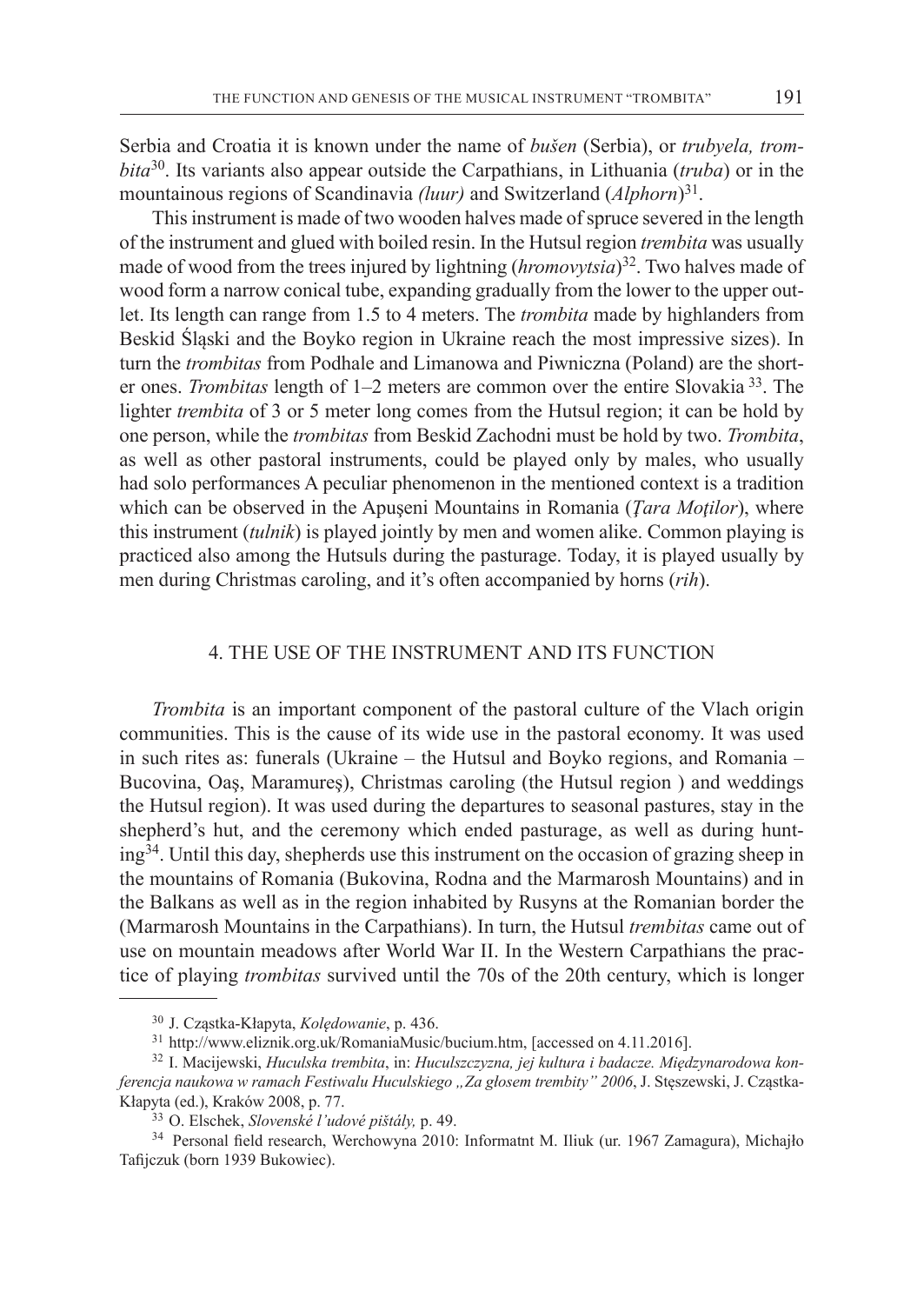than in Podhale, where it functioned during the pastoral rites until the beginning of the 20th<sup>th</sup> century. In Moravian Wallachia its disappearance dated back to the years 1860–188035.

Among the Hutsuls *trembita* playing occurred during the time related to the awakening of all life in nature, fertility and harvest, precisely on the day of Saint George (Jurij –April 23 according to the Orthodox calendar, in the 20th century its May 6), and it lasted until the day of Saint Dmytro (October 26 / November 8) which was already closer to the winter period<sup>36</sup>. In contrast, year-round, even in winter, *trembita* could be played only during funerals. The mournful tunes were played right after death d, before the hut of the deceased<sup>37</sup>. In winter *trembita* was also used during the rite of caroling, which may be connected with the transfer of this rite from the spring to winter period<sup>38</sup>.

The principle of playing *trembita* in specific times of the year is followed until today. Using the appropriate sound signals, the oldest and most important of shepherds (*watah*) convened shepherds for the morning, afternoon and evening milking<sup>39</sup>, signaled the moments of driving herds from pastures to the shelter, or informed about the predator attack on the herd. The signal played on *trombita* created a specific sign – informing about arriving at the *the* mountain meadow, about the need to summon shepherds to milking, or about the approaching danger. In the tradition of caroling the signal played on *trembita* creates a sign of the approaching group of carol singers, but also informs about the place of their current stay. The few references in research about the features of the instrument indicate mainly its signaling and communicative function. Oskár Elschek writes: "*trembita* was the signaling instrument of shepherds, who use for communication between shepherds huts, during grazing and to pass various information to the village" $40$ .

The analysis of the interviews with Christmas carol singers in the Hutsul region made it possible to explore other non-signaling aspects of the instrument, namely: the magical function of *trembita.* The period of caroling, grazing, and weddings includes the most important days as far as the magical aspect is concerned, because all magical activities assure not only the success of caroling, grazing and the wedding rites, but also further existence of the people. Especially the caroling time (falling primarily in spring) and the grazing period are stigmatized in the traditional thinking by the features which are ontologically insecure. It is the result of the contact between the borders of two worlds: the domesticated and the unfamiliar one, the transition from the winter to spring, and the awakening of all forms of life. Contact with supernatural powers was possible in the empty spaces of pasture and the spaces through which the

<sup>35</sup> L. Kunz, *Nástroje lidové hudby v Ćechách, na Moravĕ a ve Slezsku*, vol. 3, Rožnov 2010, p. 597.

<sup>36</sup> W. Szuchiewicz, *Huculszczyzna*, Lwów 1902, vol. 2, p. 88.

<sup>37</sup> Ibidem.

<sup>38</sup> J. Cząstka-Kłapyta, *Kolędowanie,* p. 418.

<sup>39</sup> Б. Яремко, *Трембита как феномен,* p. 69.

<sup>40</sup> Trad. made by author of this article: O. Elschek, op. cit., p. 87.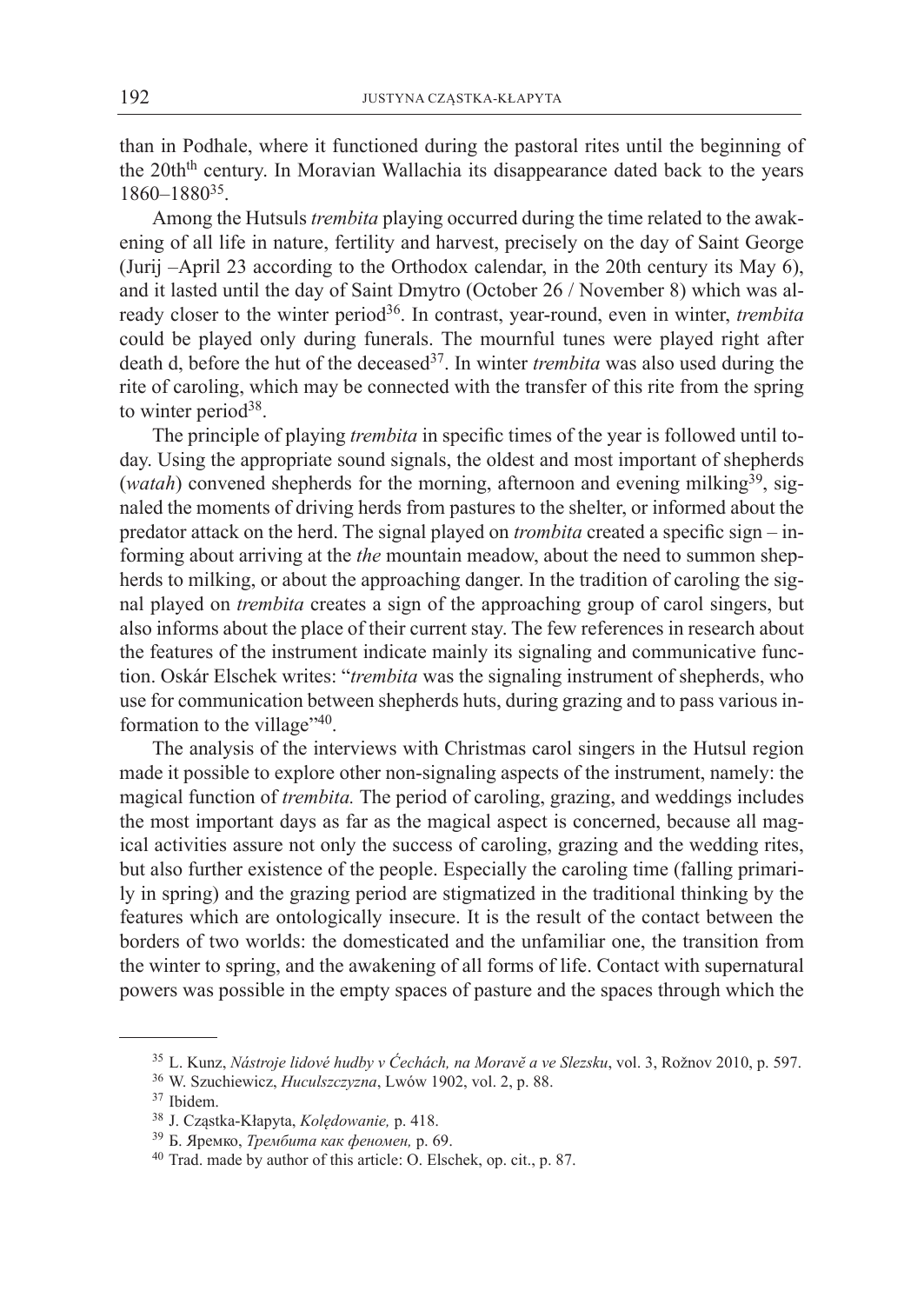carol singers walked<sup>41</sup>, and because of the All Souls' Day-like character of carol singing. According to the Hutsul *trembita* players, the signals played by the instrument gave protection against unwanted powers and stimulated the fertility forces of nature. Hence *trembita* is mandatorily played in front of the church at the beginning and the end of the *Rizdwa* period (Christmas, January 7–19) at the graves (before and after the completion of carol singing), on the way home and when approaching it, in front of the house (before and after carol singing), during the performance of Christmas carols for the dead. Before World War II the tradition of trumpeting outside the house soon after the man's death was widespread<sup>42</sup>. During the funeral ceremony playing this instrument also falls on the moments of passage, when crossing the threshold of the house with the coffin, at the entrance to the cemetery, when crossing the bridge, on the approach to the tomb and finally when lowering the coffin down the grave  $43$ .

The analysis of the function of *trembita* in the Hutsul caroling showed that until today its sounds form various figures of mediation via which it is possible to cross the boundaries between the worlds of the living and the realm of the sacred. According to the Hutsul beliefs the sounds of trembita allow them to reach the afterlife and the dead, from where the knowledge about the events of past and future and thereby the power to influence reality comes,.

The mediatory function of *trembita* is confirmed by the beliefs which still persist in the Hutsul oral tradition, and by the lyrics of the carols, which are a kind of a"Bible" and show trembita as an instrument related to the "other world", because it is played only by saints: George, Nicholas, Dmitri and God the Father himself (*Hospod Boh*), as well as Jesus Christ<sup>44</sup>.

In these carols the divine persons and the saints appear as *trembita* players who symbolically begin with the power of sounds new and qualitatively different sequences of time: spring (St. George), autumn (St. Dmitri), winter (St. Nicholas). Trembita sounds are heard in heavens by angels and the Virgin Mary, especially when they are played by Jesus Christ and God the Father. According to old beliefs, when *trembita* did not want to play, it meant that the soul of the deceased was burdened with too many sins and the way to heaven was closed for the dead<sup>45</sup>.

Another argument confirming the mediatory function of this instrument is the way in which trembita is produced. *Hromovytsia* wood obtained from a tree struck by lightning) from which *trembita* is construed expresses a deeper metaphorical content

<sup>41</sup> P. Zając, *O zaświatach niedalekich i cudach nadzwyczajnych. "Nadprzyrodzone" w kulturze ludowej na przykładzie Huculszczyzny*, Kraków 2004, p. 157–162.

<sup>42</sup> The tradition known before World War II.

<sup>43</sup> Personal field research, 2009, informant Jurij Tafijczuk (born. 1963 r., Bukowiec).

<sup>44</sup> J. Cząstka-Kłapyta, *Kolędowanie*, p. 330.

<sup>45</sup> K. Kwiecień*, Wędrówka po tym i tamtym Płaju. Problematyka przeznaczenia i losów duszy we współczesnych wyobrażeniach Hucułów.* PHD thesis, Uniwersytet Jagielloński, Wydział Filozoficzny – Instytut Religioznawstwa, Kraków 2010, p. 105.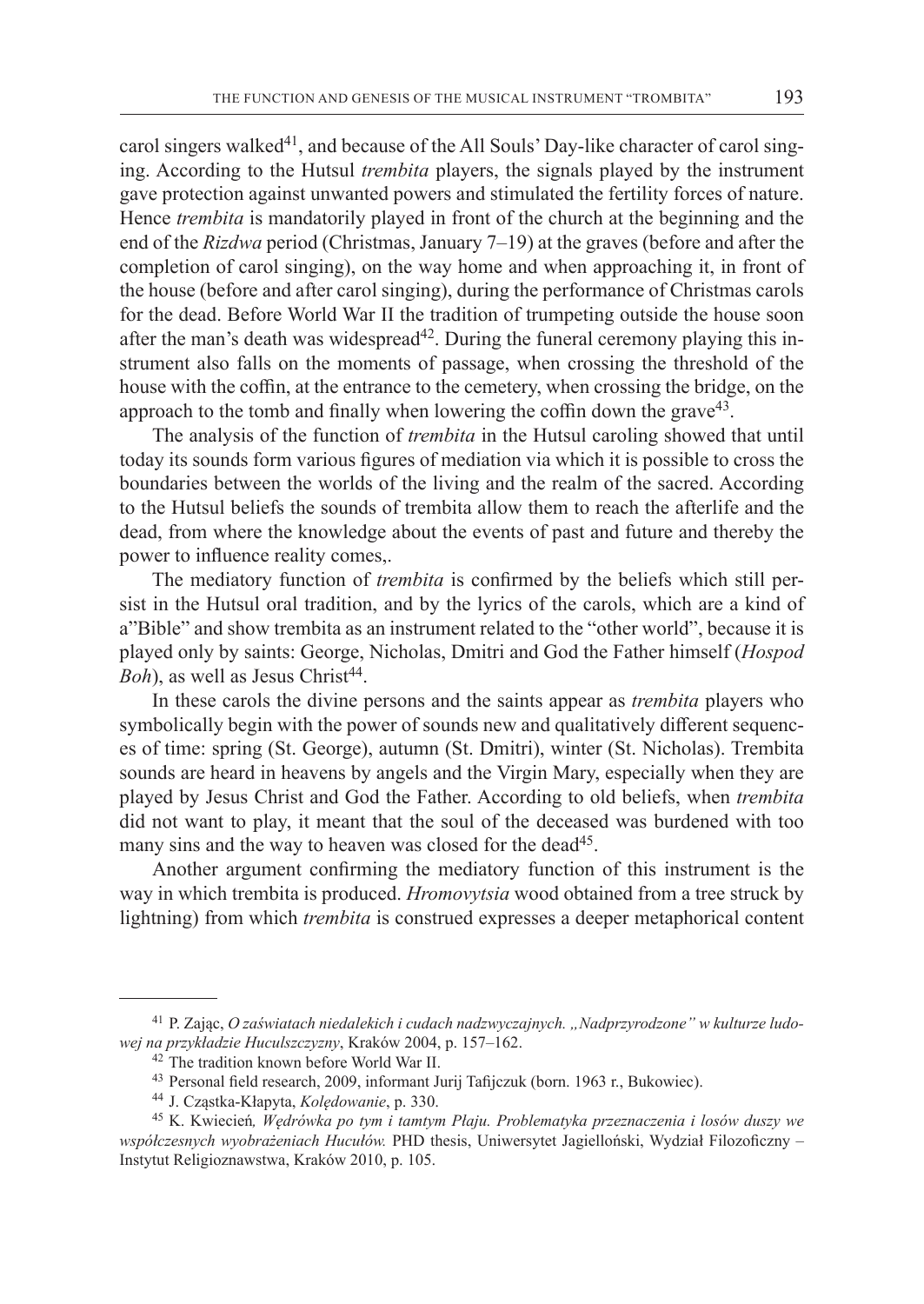and metonymic bond<sup>46</sup>. It was previously thought that with the lightning a part of the voice of the first *trembita* Creator flowed down on the instrument<sup>47</sup>. The creator was a thunder deity associated with the celestial sphere. In the folk beliefs of ancient Slavs thunder deities, such as *Zmij* or *Perun*, were associated with the male organization of the universe and played an especially important role in maintaining life on earth, by protecting fertility, abundance and prosperity<sup>48</sup>. Therefore, fire protected people from all that is evil and dark, and in the form of lightning it struck most often in places where evil spirits dwelled. In this way such places, touched by the celestial force, were purified<sup>49</sup>. The contact of spruce and the divine fire created a magical effect, because the magical principle stated that things that were once in contact with each other will remain connected forever50. That's why *hromovytsia* gained the cleansing and protective power of the sacred fire, which was then transferred to *trembita*. Dialogue with the celestial sphere is expressed in one of the statements: "(...) The sounds of *trembita* come out of her like 'the rays of sunshine' and meeting the real rays they talk to them as equals"51.The causative force of this instrument could also result from the magical properties attributed to the birch, whose bark obtained in the early spring was used to wrap the main body of the instrument. The birch was considered by the Slavs a sacred tree associated with fertility deities. It was also a symbol of the rebirth of life, a new cycle of vegetation, hence it was used as the main prop in the New Year celebration and in many ceremonies whose aim was stimulating the fertility of the earth and all beings<sup>52</sup>. *Trembita* was also used for the purposes of exorcism. It could also have non-musical functions of cleansing and protecting. It was used for magical purposes by *molfars* (sorcerers), who well knew the properties of *hromovytsia* and used it for love magic purposes and to protect livestock against charms. It was also a tool of negative magic, because if someone wanted to hurt someone's cow e.g. to cause its bloating and death, or make it give bad milk, he could catch a small trout in the creek and throw it into the fire through the *trembita's* pipe<sup>53</sup>. These facts indicate that this instrument can be regarded as an important tool of magic (positive and negative), which fulfilled protective, mediatory, life-stimulating and communicative functions in the pastoral tradition of grazing<sup>54</sup>. The sounds of this instrument during grazing could perform a similar function as during the caroling rites form a barrier against evil spir-

<sup>&</sup>lt;sup>46</sup> Gustav Juzala shows a similar bond in reference to bagpipes made of buckskin : G. Juzala, Se*mantyka kolęd wiosennych, Semantyka kolęd wiosennych. Studium,* Warszawa 2012*.*

<sup>47</sup> I. Macijewski, *Huculska trembita*, p. 77.

<sup>48</sup> Ibidem, p. 39, 40.

<sup>49</sup> Ibidem, p. 200.

<sup>50</sup> U. J. Krzywda, *Magia z huculskich połonin*, in: *Huculszczyzna, jej kultura i badacze. Międzynarodowa konferencja naukowa w ramach Festiwalu Huculskiego "Za głosem trembity"* 2006, J. Stęszewski, J. Cząstka-Kłapyta (ed.), Kraków 2008, p. 87.

<sup>51</sup> I. Macijewski, *Huculska trembita,* p. 77.

<sup>52</sup> P. Kowalski, *Leksykon. Znaki Świata – omen, przesąd, znaczenie,* Wrocław 1998, p. 34–36.

<sup>53</sup> Personal field research, Bukowiec, 2010, informant *trembitar* Jurij Tafijczuk (born 1963).

<sup>54</sup> P. Szekieryk-Donykiw, *Dido Iwanczik*, Werchowyna 2007, p. 350.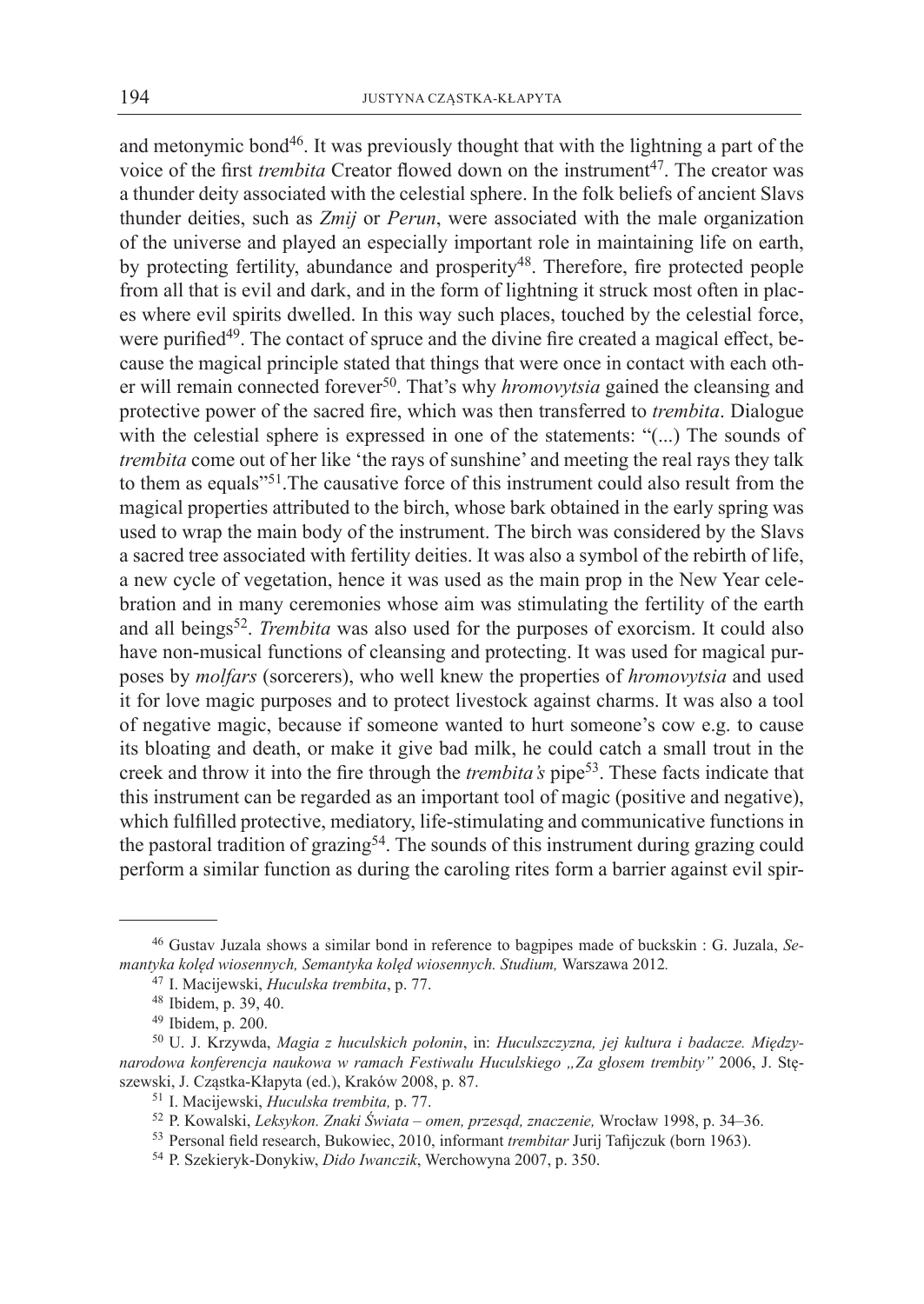its and charms, and stimulate vital forces<sup>55</sup>. Playing the instrument during grazing in the liminal moments, during sunrise, at noon, and dusk was probably associated with the protective function<sup>56</sup>. The signals of these instruments were sacralizing pastures, could protect animals and shepherds huts along with their personal belongings. In this way the "ritual clamour" was created. The clamour was necessary to awake the forces supporting this important moment of transition, especially during the so-called exit onto pastures (*polonins'kiy khíd).* A similar function was known in other regions of the Carpathians, Podhale, during the so-called *redyk* and in the Silesian Beskids during combining the flocks (*mishani*). The "ritual clamour" was generated by other instruments such as pastoral bells hung around the necks of sheep, goats, horses and cows, or whips and guns, as well as singing and dancing. The magical function of sound which was produced not using *trembita* but also voice, is proved by the ban on whistling and singing, which was in force for shepherds during milking sheep to prevent wolves from attacking the flock.

Whistling was also not possible in the shepherds hut, because it could bring death upon someone from the hut<sup>57</sup>. Similarly, bad consequences resulted from the failure to comply with the ban on dancing and singing (the Eastern and Western Carpathians) in the hut until St. Johns day (24 June), and in the Eastern Carpathians until St. Peter and Paul day (July 11). Only in the Silesian Beskids it was allowed to a large village gathering on the first day of sheep flocks merging.

Finally, the question arises whether this persistent mediatory, communicative, and signaling function of *trembita* in the Hutsul region can be classified as a relic of the once broadly widespread pre-Christian beliefs associated with the underworld or a solar deity. It cannot be completely precluded that the beliefs came into the Northern and Eastern Carpathians along with the Vlach shepherds migrating to these regions. The role of music in the process of the direct transition to the sacred sphere proves that in some ways music is stronger than speech, independent of it, and functions as a sonic semiotic system.

The research problems outlined in this article, associated mainly with the magical function of the instrument should be considered also in the context of the field studies of the Vlachs colonization in the Balkans. Certainly, a separate, comparative study the pastoral signals played on *trembita,* would provide more conclusions. All the more so since the pilot research indicates that hat there are some sound structures played on this instrument which connect different parts of the Carpathians on the migration routes of the Vlachs<sup>58</sup>.

<sup>55</sup> Ibidem.

<sup>56</sup> Personal field research, Jasieniów 2010.

<sup>57</sup> J. Cząstka-Kłapyta, *Muzyczna kultura pasterska,* p. 57.

<sup>58</sup> A comparison of the signals played on *trombita* in Hutsul region (Ukraine), Bukovina (Romania) and in the mountainous regions of Transylvania (Romania) can serve as an example.